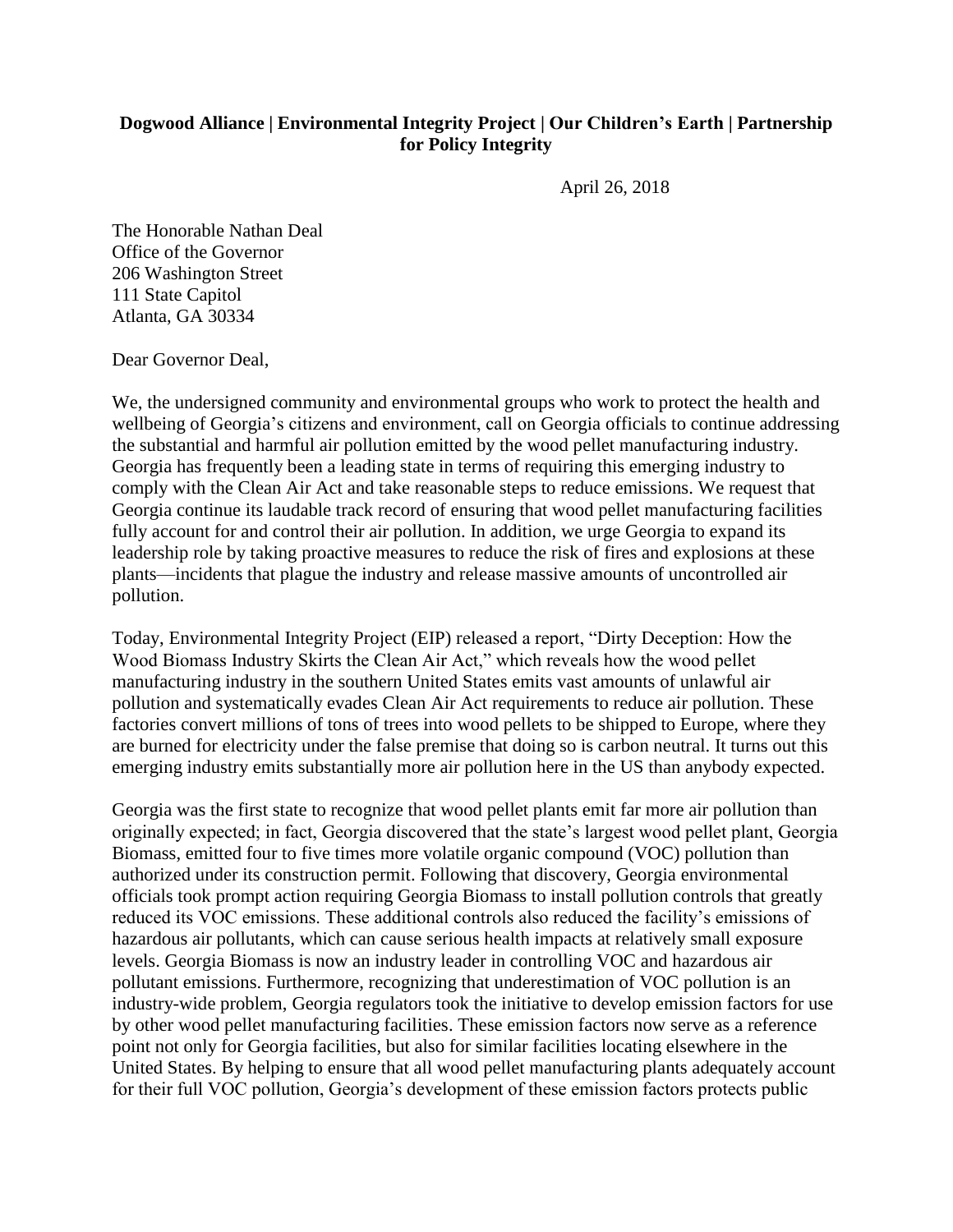health and promotes equal regulatory treatment of wood pellet manufacturing plants throughout the country.

Given the heavy burden this industry places on the citizens and environment of Georgia, the undersigned groups oppose the issuance of future permit for the construction or expansion of wood pellet plants in the state. However, in light of Georgia's positive track record, the undersigned groups hope that the state will continue to lead the way be taking the following steps to further protect Georgia's citizens and environment from the substantial harms and risks associated with the wood biomass industry:

- **1. Georgia should revoke outdated and inadequate air permits for facilities that have not begun construction.** Given the rapid expansion of knowledge concerning VOC emissions from this emerging industry, as well as the steps Georgia has taken to improve recent permits, Georgia should revoke older, outdated permits for facilities that have not begun construction. This includes the Fulghum Graanul facility in Screven County which was issued a permit in 2012. That permit does not contain any accounting of VOCs from units other than the wood dryer. Georgia now understands that additional units emit hundreds of tons VOCs per year, enough to push the facility well over the 250 ton per year threshold for New Source Review. This facility's permit is therefore severely deficient and does not comply with the Clean Air Act. Despite this, the facility could still begin construction at any time. Georgia should revoke this permit immediately. Georgia EPD should also review other existing but outdated permits and revoke those that either do not reflect current understandings of VOC emissions or do not contain sufficient permit terms to ensure the facility will not violate the Clean Air Act.
- **2. Georgia EPD should revise Appling County Wood Pellets' draft Title V permit to assure compliance with the Clean Air Act.** EIP and other groups filed comments on two draft Title V permits for wood pellet plants in Georgia in 2017: Varn Wood Products and Appling County Pellets. Georgia EPD thus far has issued only a revised draft for Varn Wood Products. With exceptions noted in EIP's 2018 comments on the revised draft permit, we are generally encouraged by Georgia's response to the Varn comments. The undersigned groups request that Georgia EPD make equally vital revisions to the Appling County Pellets permit. In particular, Georgia EPD must include an annual rolling limit on VOC and carbon monoxide emissions, must implement better monitoring, record keeping, and reporting requirements including the equation and emission factors utilized to demonstrate compliance, and must clarify that the facility may not utilize lower emission factors than the highest emission factor established by testing unless the facility applies for a significant permit modification. In addition, because the Appling County plant's potential to emit hazardous air pollution exceeded the major source threshold from the time of construction, the facility should have been required to control that pollution using "maximum achievable control technology." Georgia EPD should remedy that oversight and require the facility to install the required controls. These revisions, along with the other revisions requested in EIP's comments, are necessary to assure the facility's compliance with the Clean Air Act.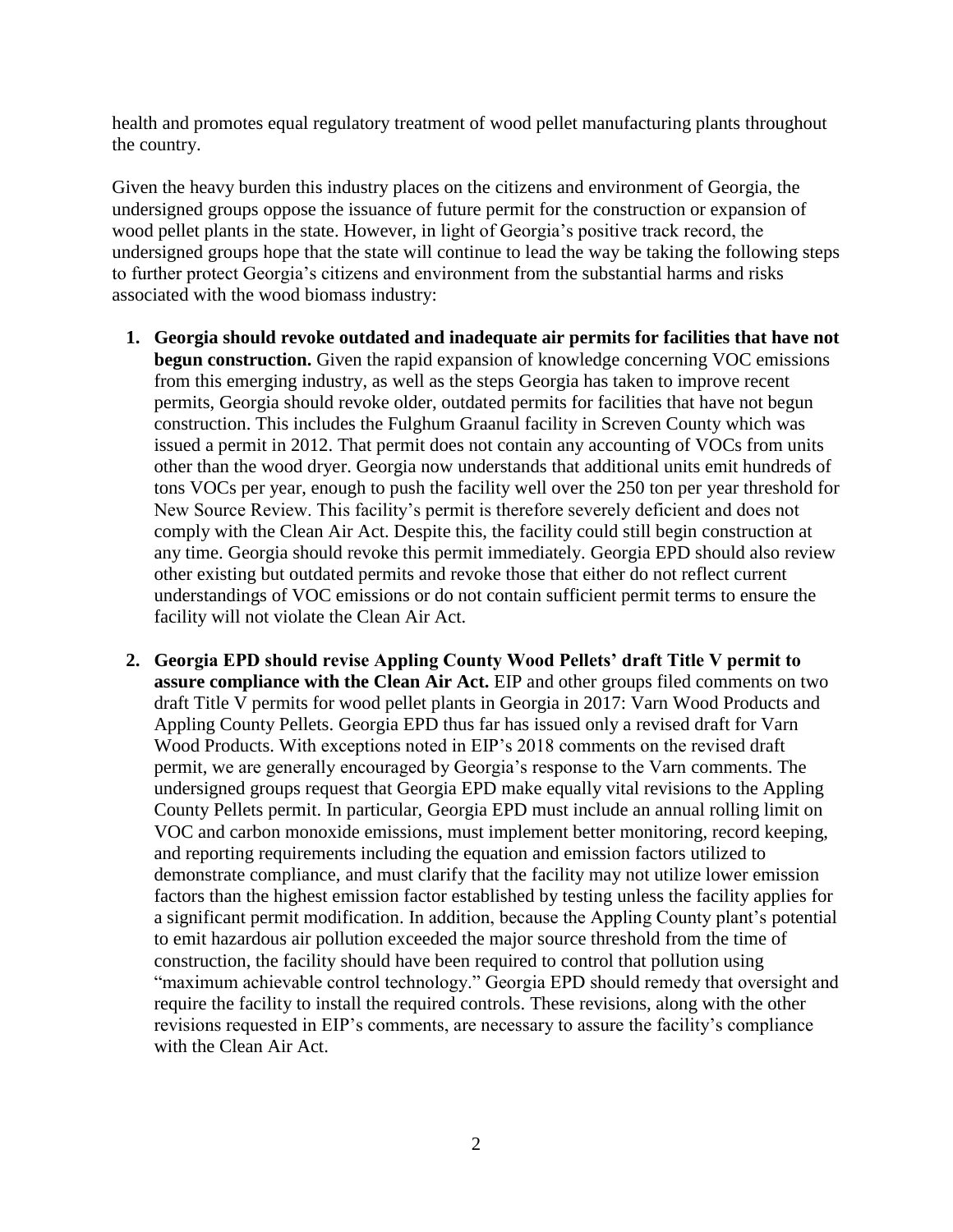**3. Lead the way on reducing the risk of fires and explosions.** Since 2014, more than half of the large pellet mills in the South have had news-worthy fires or explosions. That number includes a 2017 silo fire at a Texas facility that burned for more than 50 days, sickening dozens of nearby residents and leading to multiple lawsuits. Facilities in Georgia have not been immune from serious incidents. For instance, a "flash fire" at the Hazlehurst pellet mill in Hazlehurst, Georgia—the facility's second fire since commencing operations in 2013—seriously injured four employees.<sup>1</sup> A wood dust explosion at another Georgia pellet mill "rattled windows in homes about five miles away."<sup>2</sup> While it is fortunate that there have been no fatalities from wood dust explosions in Georgia, a wood dust explosion at a Canadian mill in 2012 killed an employee.

Georgia should take the lead in applying the Clean Air Act's powerful General Duty Clause to the wood pellet manufacturing industry to lessen the risk of dangerous fires and explosions. The General Duty Clause, found in Section  $112(r)(1)$  of the Act, requires facilities producing or handling extremely hazardous substances to design, maintain, and operate their facilities in a safe manner. As the long list of fires and explosions at wood pellet facilities show, wood dust clearly qualifies as an extremely hazardous substance. Unfortunately, permits in Georgia and other states do not identify  $112(r)(1)$  as an applicable requirement. All too often, owners and operators of industrial facilities only learn that they are subject to the General Duty Clause after a tragic or serious accident occurs when EPA brings an enforcement action.

The undersigned groups believe that Georgia EPD has a legal obligation to revise air permits for wood pellet mills to add conditions that assure compliance with the General Duty Clause, including conditions that specifically address wood dust. However, even if Georgia EPD disagrees that doing so is mandatory, Georgia EPD certainly has discretionary authority to including conditions in facility air permits that ensure adequate implementation of General Duty Clause requirements. The undersigned groups strongly urge Georgia to do so. Permits should require the facility to perform specific steps that are sufficient to ensure that workers and others who live, work, recreate in the facility's vicinity are protected from the dangers posed by combustible dust. At a minimum, the permit should:

- A.Identify the Clean Air Act's General Duty Clause as an applicable requirement with respect to the facility's handling of combustible dust.
- B. Specifically require the facility to prepare a hazard analysis identifying the hazards associated with explosive dust and the facility's processes, potential fire and explosion scenarios, and the consequences of a fire or explosion.
- C. Establish specific design and operation standards that the facility must meet to prevent a dust-related fire or explosion.

<sup>1</sup> "2 Burn Victims Remain Hospitalized after Hazlehurst Flash Fire," WALB, (June 4, 2015), (available at [http://www.walb.com/story/28983516/4-seriously-burned-after-fire-at-hazlehurst-wood-pellets\)](http://www.walb.com/story/28983516/4-seriously-burned-after-fire-at-hazlehurst-wood-pellets). <sup>2</sup> Stepzinski, Teresa, "Explosion Damages Waycrosss Plant; No Injuries Reported," jacksonville.com (June 21,

 $\overline{a}$ 

<sup>2011) (</sup>available at [http://www.jacksonville.com/news/crime/2011-06-21/story/explosion-damages-waycross-plant](http://www.jacksonville.com/news/crime/2011-06-21/story/explosion-damages-waycross-plant-no-injuries-reported)[no-injuries-reported\)](http://www.jacksonville.com/news/crime/2011-06-21/story/explosion-damages-waycross-plant-no-injuries-reported).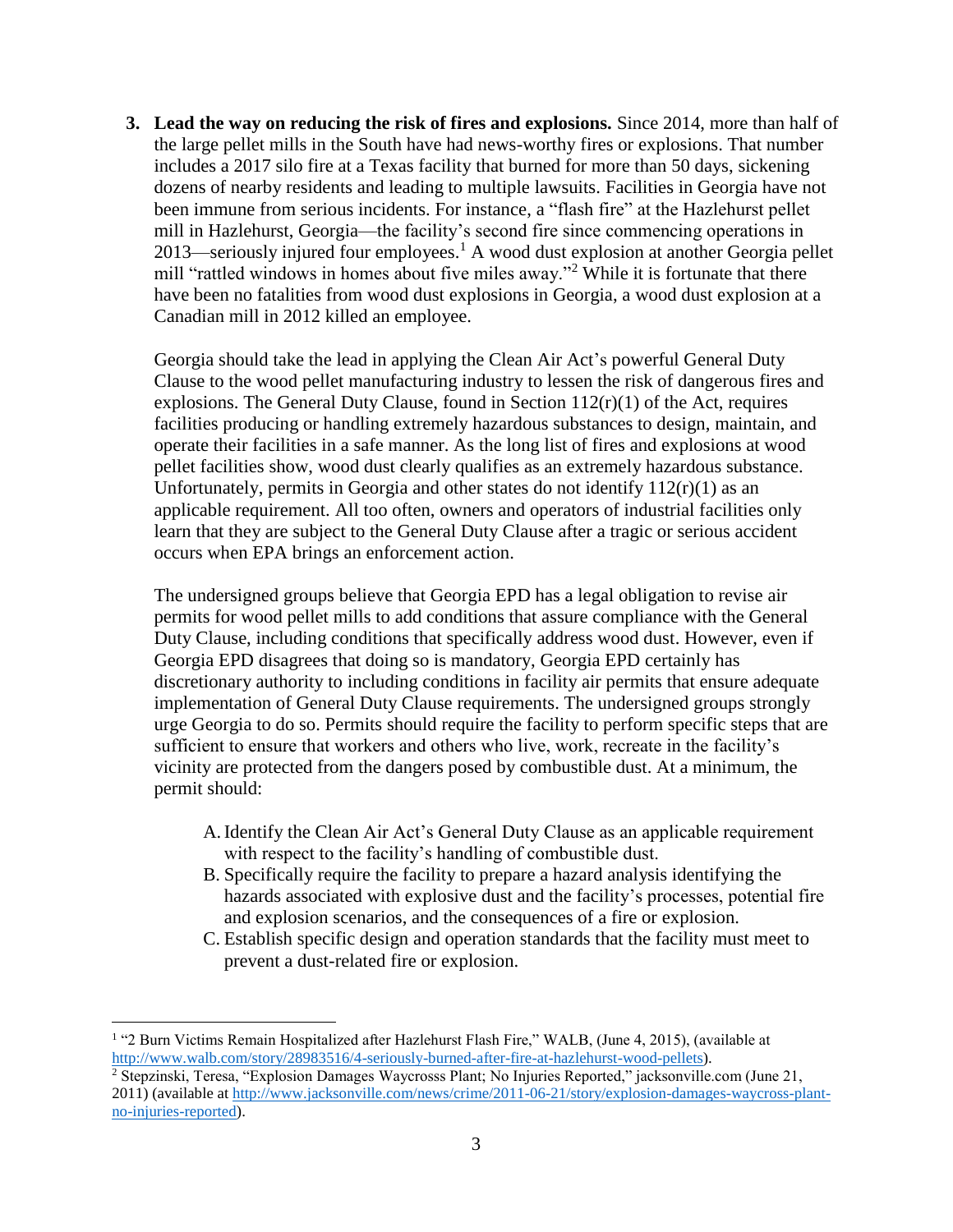- D.Establish recordkeeping and reporting requirements sufficient to demonstrate that the facility is meeting its General Duty Clause obligations.
- **4. Ensure Communities are Notified of and Able to Participate in Permitting Decisions.**  Many of the air permits EIP surveyed were issued without any public notice or the ability to comment, including permits for the initial construction of facilities, in contravention of the Clean Air Act. In particular, Georgia does not allow for public notice or comment on state construction permits. While Georgia does allow for limited comments on a facility's *application*, this is not the same as the ability to comment on the proposed permit. Permits are the key legal document that sets forth the quantity of pollution a facility is allowed to emit, the steps a facility must take to prevent accidents and accidental releases, and other vital operating parameters that directly impact the communities that surround these facilities. Further, given the rapid expansion of this particular industry in recent years and the general lack of knowledge about emissions from new pellet mills, allowing public comment on permits is an important step to ensure Georgia permits benefit from knowledge gained in neighboring states.
- **5. Reduce emissions of fugitive dust and particulate matter by strengthening permit requirements.** Permit requirements in Georgia for the control of fugitive dust and particulates are not sufficiently specific to actually reduce the large amount of dust and particulates emitted by wood pellet manufacturing. Wood pellet plants generate a lot of fugitive dust, i.e., airborne particulate matter. In fact, one of the most common air pollution complaints raised by residents of communities where wood pellet plants are located is the large amount of fugitive dust that escapes into surrounding neighborhoods. Major sources of fugitive dust at wood pellet plants include wood handling, wood storage piles, conveyor transfer points, yard dust, haul road dust and engine exhaust. Health problems associated with exposure to particulate matter pollution primarily involve damage to the lungs and respiratory system due to inhalation. Specifically, the inhalation of dust particles can irritate the eyes, nose and throat; cause respiratory distress, including coughing, difficulty in breathing and chest tightness; increase the severity of bronchitis, asthma and emphysema; cause heart attacks and aggravate heart disease; and lead to premature death in individuals with serious lung or heart disease. When exposed repeatedly over a longer time period, fugitive dust exposure can lead to severe illness such as cancer.

Despite these issues, permits for wood pellet mills in Georgia simply incorporate the same boiler plate language as used at other facilities without any tailoring to the actual sources of fugitive dust emissions at specific facilities. Further, these conditions are vague and overly permissive. For instance, permits for pellet plants in Georgia contain the condition "[r]easonable precautions that should be taken to prevent dust from becoming airborne include . . . application of asphalt, water, or suitable chemicals on dirt roads, materials, stockpiles, and other surfaces that can give rise to airborne dusts." This is far too vague to be an enforceable method of reducing dust and particulate emissions. Permits should specifically identify individual sources of fugitive dust and specify the particular steps needed to reduce emissions, the frequency those steps should be taken, and necessary monitoring, recordkeeping, and reporting to assure compliance. Notably, in response to comments by EIP to the Varn Wood Products permit, Georgia EPD did include several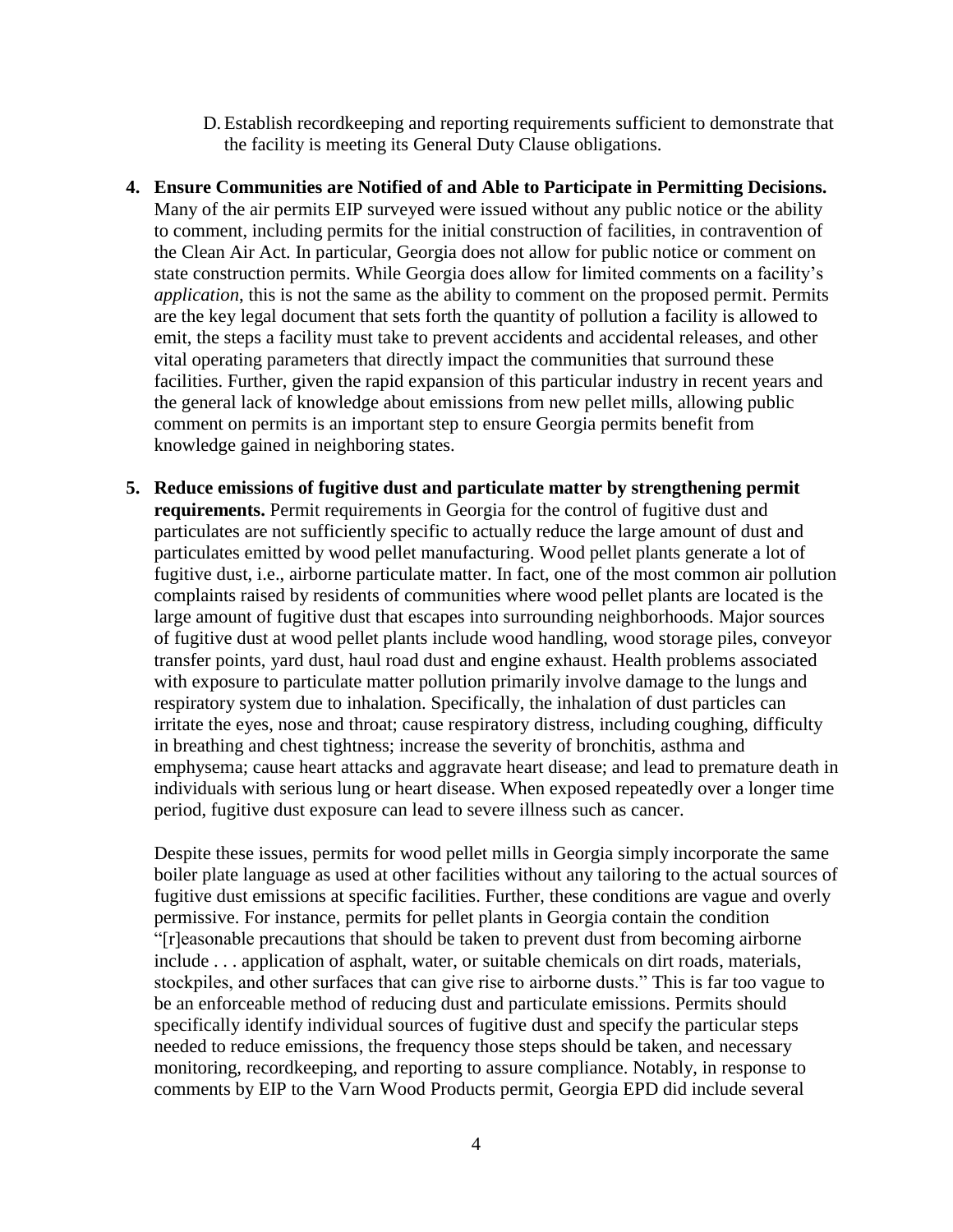source-specific conditions. While the undersigned groups appreciate those revisions, Georgia must incorporate similar and additional requirements into that and other permits.

- **6. Institute pellet production limits at facilities that claim to be too "minor" for the best available pollution controls.** If pollution controls will not keep emissions below legal limits when a facility is operated at full capacity, the facility's permit must restrict maximum production to a level that ensures the facility will not exceed the major source threshold. The undersigned groups appreciate that Georgia EPD has recently revised several permits to incorporate production limits. The undersigned groups request that Georgia EPD continue this legally-mandated practice in future permits or for permits that do not already have a production limit but require one, such as the permit for the Ogeechee River Pellet Mill.
- **7. Require "major" sources of air pollution to install the best available control technology.** As EIP's report reveals, many pellet mills major source pellet mills evade using the best available control technology, or any control technology at all, while facilities with minor source permits, often the same size or larger, do utilize controls. Georgia must not reward companies for refusing to install controls that would reduce facility emissions to minor levels. Rather, Georgia must require new or modified major sources to reduce emissions using controls that are at least as effective as those utilized by the best-controlled minor sources. This includes using VOC controls that achieve at least 95% reductions on emissions on each of the major sources of pollution at the facility. Considering that a facility right here in the state, Georgia Biomass, utilizes these controls on each of its major emissions sources, Georgia must ensure any future major source facilities do the same.

The Clean Air Act only works to protect health and the environment when state agencies are fully implementing all of the Act's requirements. The undersigned groups call on Georgia to address the errors and omissions identified in this letter and in EIP's report, and to further make proactive moves to better understand and control emissions from this emerging industry in the future.

Please contact Patrick Anderson at [panderson@powellenvironmentallaw.com](mailto:panderson@powellenvironmentallaw.com) or (470) 440-1124 to respond to our request or to obtain additional information. We thank you for your leadership on the environment and your concern for the health and well-being of Georgia's citizens.

Sincerely,

Emily Zucchino, Community Network Manager Vicki Weeks, Georgia State Coordinator Dogwood Alliance

Eric Schaeffer, Executive Director Keri N. Powell, Of Counsel Patrick J. Anderson, Of Counsel Environmental Integrity Project